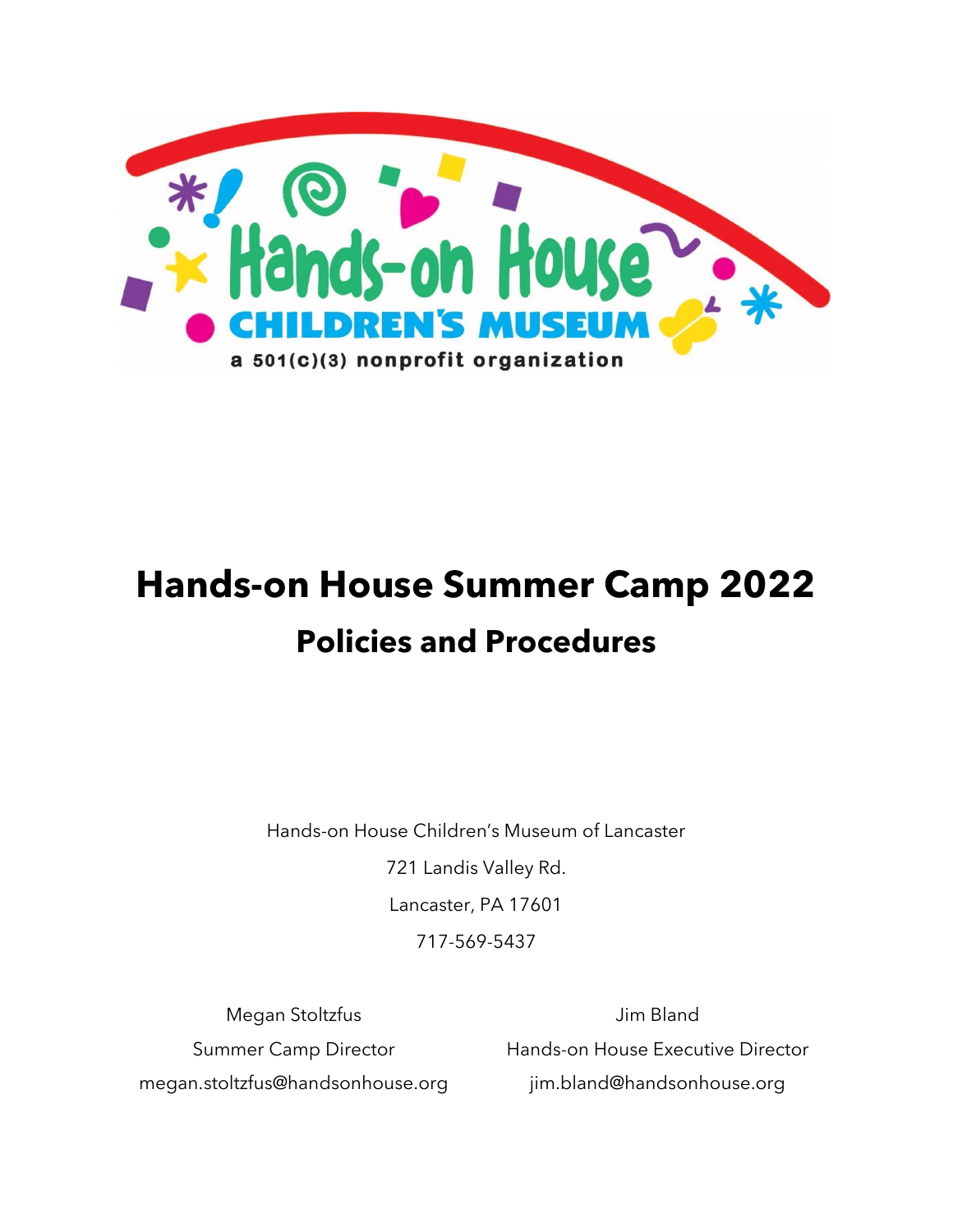# **Table of Contents**

| <b>Parent Communication procedures</b> |    |
|----------------------------------------|----|
| Drop off and pick up procedures        | 3  |
| <b>Bathroom policy</b>                 | 4  |
| <u>Rain and severe weather policy</u>  | 5  |
| <b>Emergency procedures</b>            |    |
| <b>Medical policies</b>                |    |
| <b>Behavior policy</b>                 | 10 |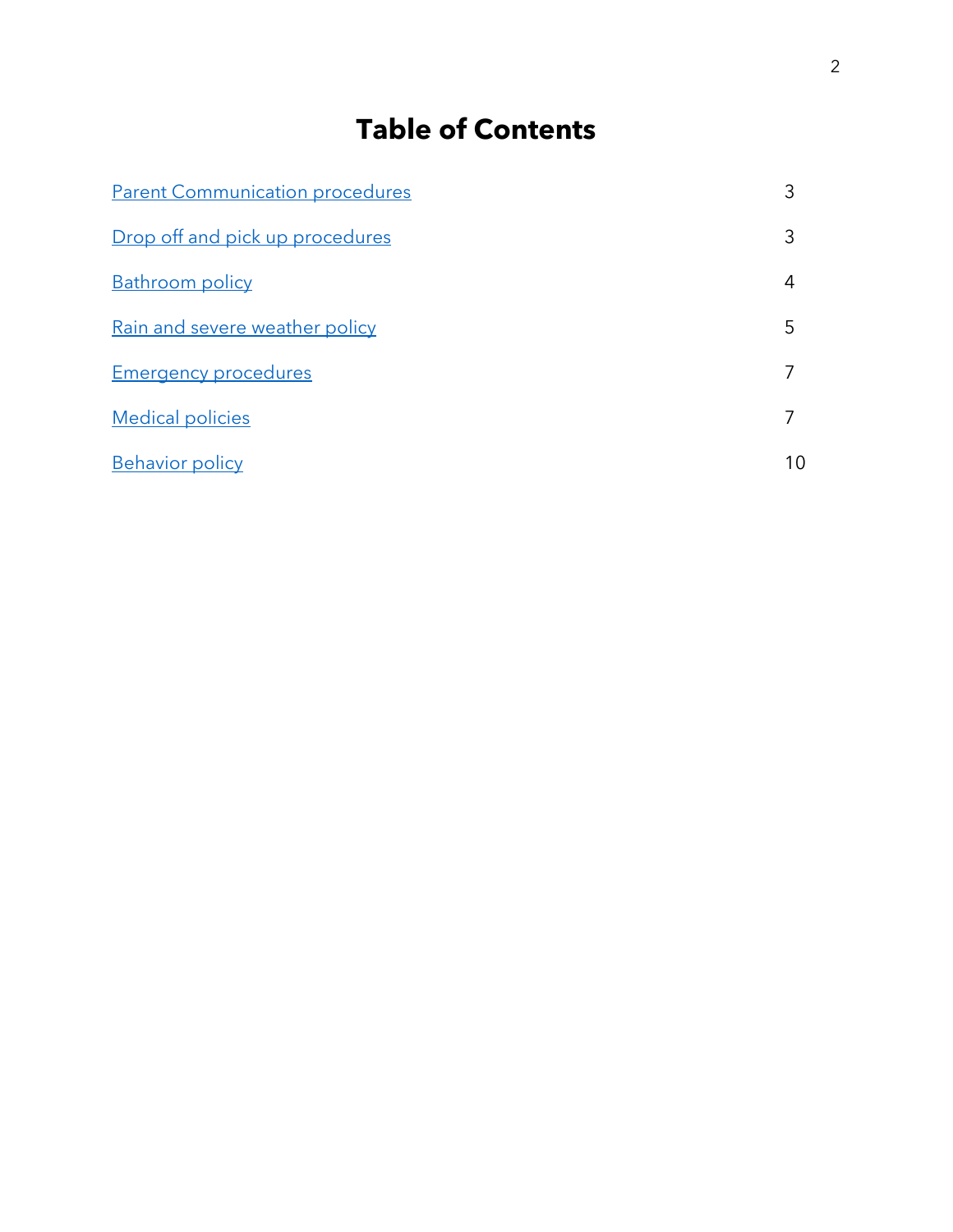# **Parent Communication Procedures**

<span id="page-2-0"></span>If there is information to be conveyed to parents or guardians, such as early pick up due to weather, that information will be conveyed in two ways:

- 1. Email: all parents/quardians listed in the camper's Campbrain profile will be emailed notifying them of the time of early pick up
- 2. Remind: notifications will be sent through Remind, an app in which parents receive communication via text. A remind notification will be sent to all parents/guardians signed up for camp Remind updates. More information about Remind will be sent to parents and guardians before camp.

All notifications of cancellation due to weather will be sent by 8 am the morning of the cancellation. Except for severe weather, all decisions about cancellation will be made the morning of the cancellation.

# **Drop Off and Pick Up Procedures**

# <span id="page-2-1"></span>**Drop Off**:

Drop off will begin every morning at 8:50 am. Campers are expected to arrive between 8:50-9:10 every morning. Drop off will be located at the "Summer Camp Drop Off and Pick Up" sign in the roundabout beside the parking lot. Parents/guardians should follow the signs indicating where to go and pull into the roundabout area. Camp staff and volunteers will escort campers from the roundabout to the camp area. Parents or guardians who would like to talk with the Camp Director should park their car and walk up to the drop off area.

#### **Pick Up**:

Pick up will start promptly at 2:00. Pick up will be at the same location as drop off and labeled with the same "Summer Camp Drop Off and Pick Up" sign. Upon drop off of the first day of camp, parents and guardians will receive a card with the Hands-on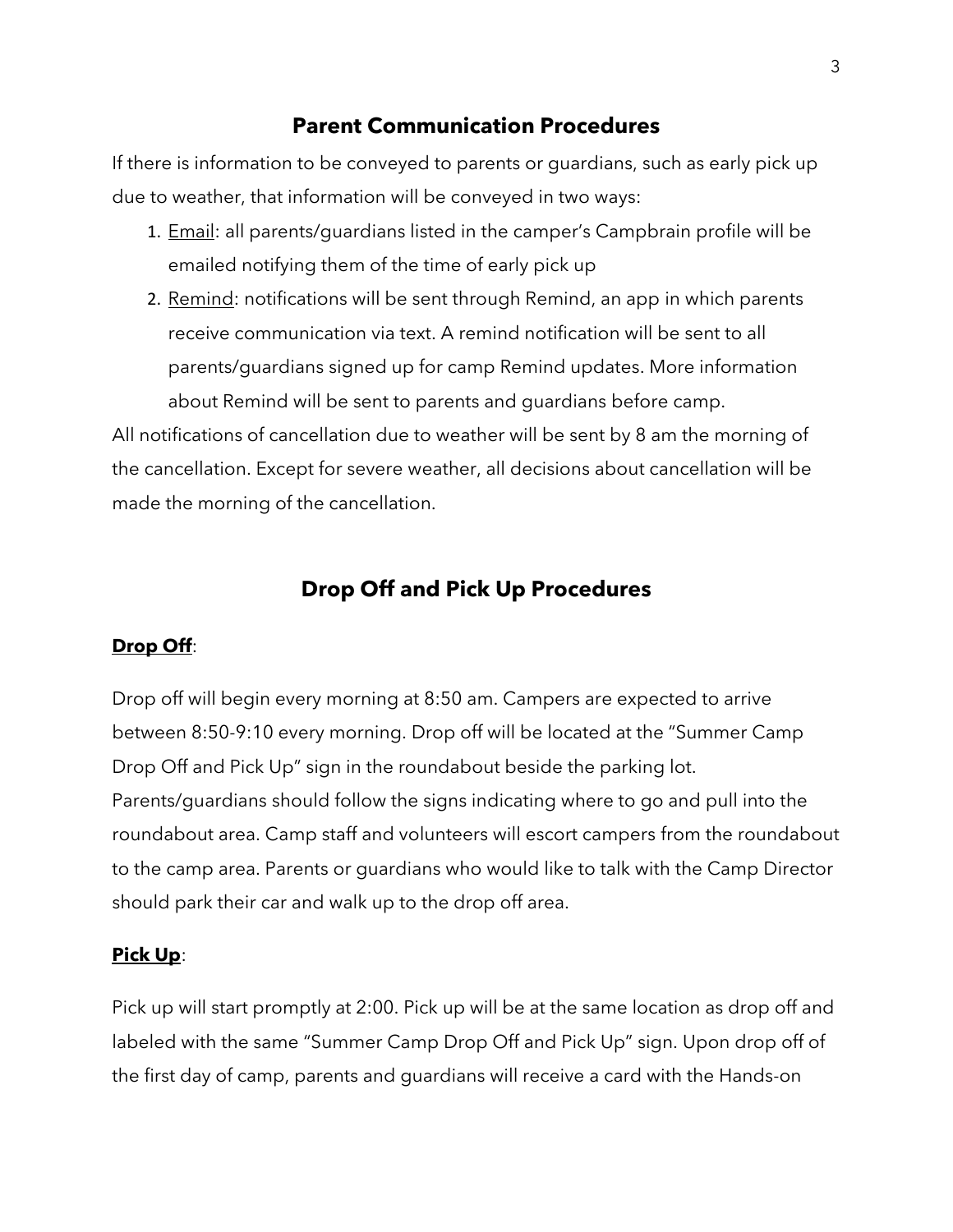House logo. The names of campers that are being picked up should be written on the card; the card should be placed in the window during pick up. If the adult picking up a camper does not have this card, they will be asked to show a valid ID. Only those under each child's authorized pick up list will be allowed to pick up campers.

# **Early Pick Up**:

If you would like to pick your child up early, camp staff should be informed in advance except for emergency situations. To inform camp staff of early pick up, let them know the morning of, text camp staff through Remind or email the camp director at [megan.stoltzfus@handsonhouse.org.](mailto:megan.stoltzfus@handsonhouse.org) We ask that early pick up occurs no later than 1:30 pm.

# **Late Pick Up**:

All campers are expected to be picked up on time. We understand unexpected delays occur. If you expect to be more than five minutes late, text the Camp Director through Remind or call 717-569-5437. If camp staff are unable to get ahold of any adult, we assume an emergency has occurred and will contact proper authorities.

# **Absent Campers**:

Parents/guardians should inform camp staff of any planned missed days at the beginning of the week. Campers who are ill should stay home.

# **Bathroom Policy**

# <span id="page-3-0"></span>**Potty Training**:

All campers are expected to be fully potty trained by the start of camp. This means that campers:

- should not wear diapers or pull-ups on a regular basis during the daytime
- should be able to change themselves in the event of an accident
- should not have regular accidents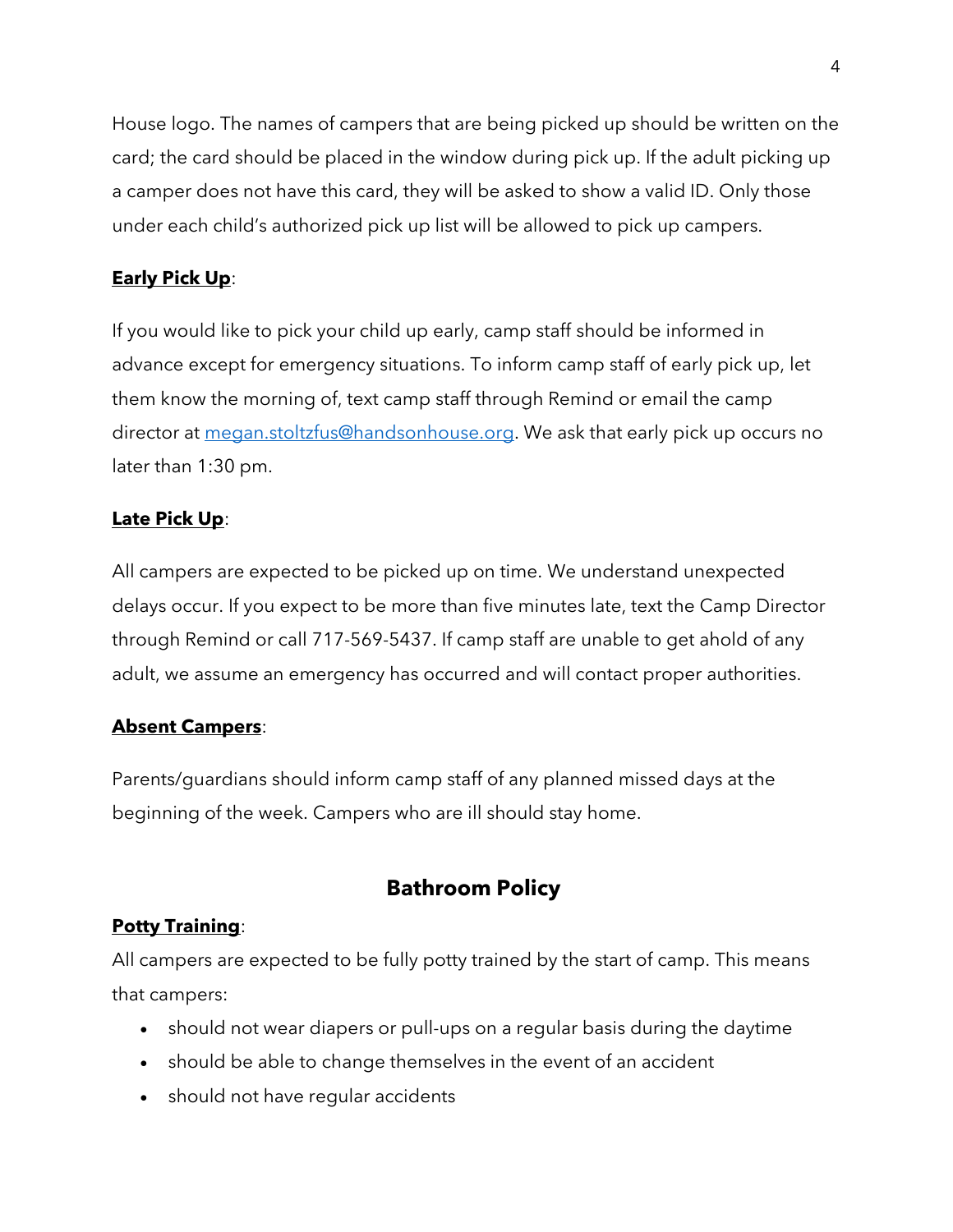- are able to tell camp staff when they need to use the bathroom
- are able to independently wipe themselves

Hands-on House understands that accidents happen; however, accidents are infrequent and should not be a daily or weekly occurrence. Camp staff are not permitted to assist campers in any way while they are using the bathroom. It is important that the above conditions are met so that campers can take care of their own toileting needs while at camp.

Children who have had accidents in the past six months should bring a change of clothes. In the event of an accident, a staff member will assist the camper in getting their change of clothes and take them to the bathroom but will not help the child change. If the camper does not have a change of clothes, the parent or guardian will be called by the camp director. The parent or guardian will be expected to bring a change of clothes or pick up the child.

# **Rain and Severe Weather Policy**

#### <span id="page-4-0"></span>**Rain Policy**:

In the event of rain, all camp activities will move to covered areas (either under tents or inside the museum). So long as there are no dangerous weather conditions, such as high winds, heavy rain, or thunderstorms, camp activities may continue outside under shelter.

#### **Thunderstorm and Severe Weather Policy**:

In the event of high winds, heavy rain, thunderstorms, or other circumstances, parents/guardians may be required to pick up campers early. Parents/guardians will be notified of early pick through both email and Remind, as discussed above under the communication heading. Campers are expected to be picked up within 30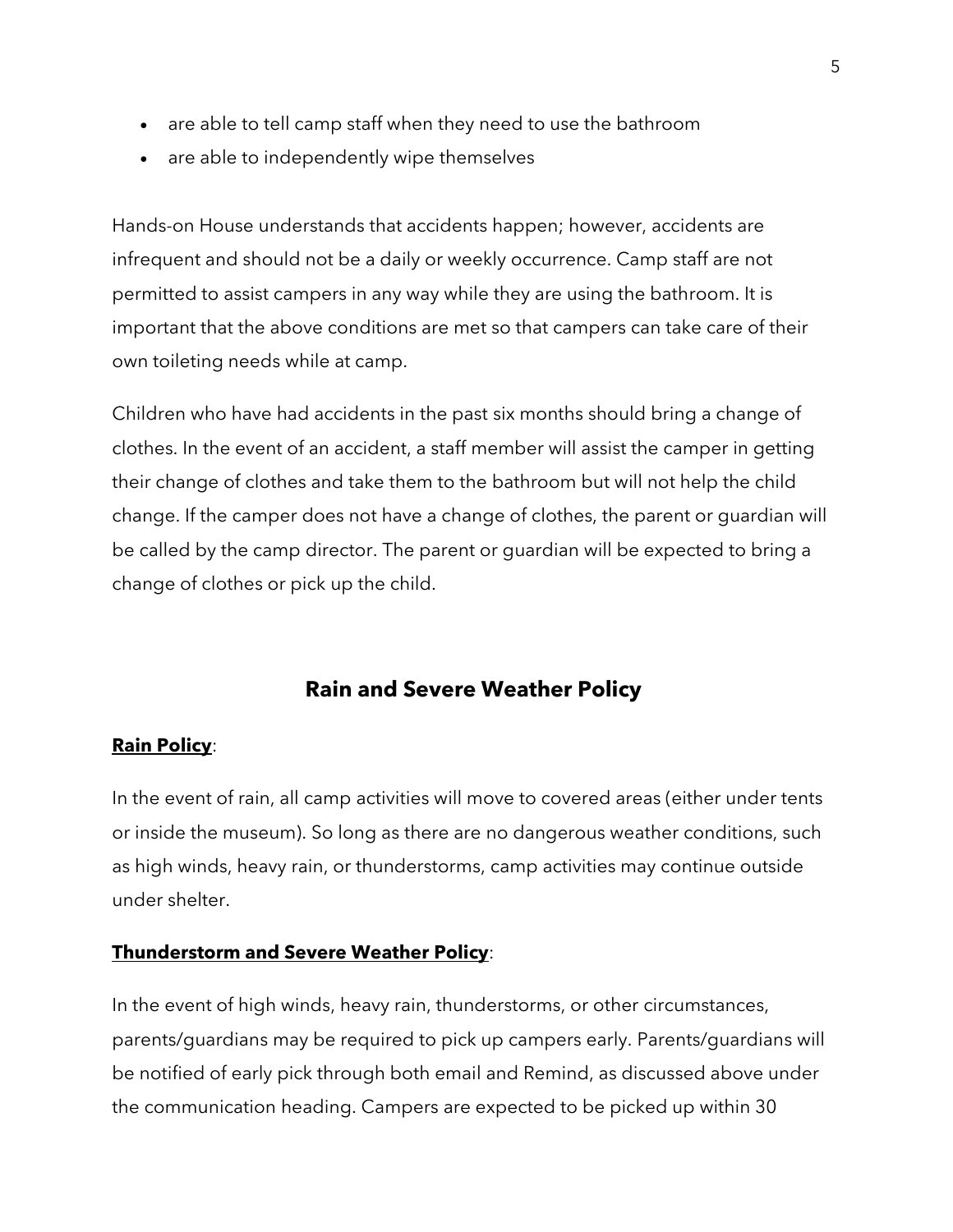minutes of parent/guardian notification. Early pick up may be caused by, but is not limited to:

- Thunderstorms lasting more than one hour
- Tornado watch or severe thunderstorm

In the event of high winds, heavy rain, thunderstorms, or other circumstances causing outdoor activities to be unsafe, all campers will be moved inside the building. If the weather is forecasted to pass within one hour, camp will continue inside and return outside once safe. If the weather is not forecasted to pass within one hour, parents and guardians will be notified to pick up their child via Remind and email. Campers are expected to be picked up within 30 minutes of the time parents and guardians are notified.

#### **Indoor Camp Plan**:

If thunderstorms or other weather causing outdoor camp activities to be unsafe are forecasted for the majority of the camp day, Hands-on House Summer Camp will move to the indoor camp plan. With this plan, camp will only run for two hours. Campers will come at the following times:

- 4-5 year olds: 9-11:00
- 6-10 year olds: 12:00-2:00

<span id="page-5-0"></span>Decisions about moving camp to the indoor camp plan will be made by 8 am the morning of camp. There will be no lunch on these days. All campers will be required to wear masks while they are inside the museum.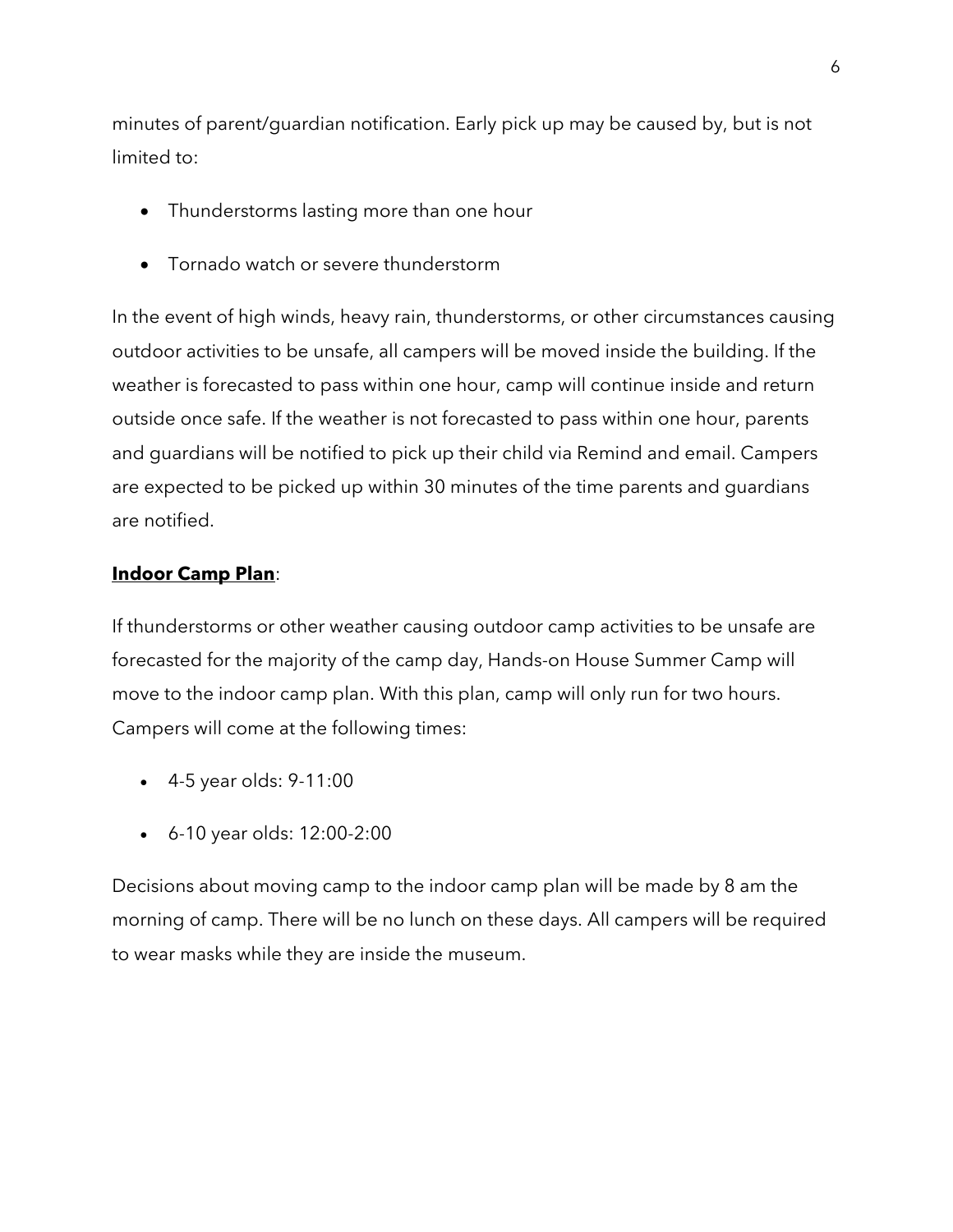# **Emergency Procedures**

Hands-on House Summer Camp staff will be trained in emergency plans and procedures. In the event of a fire, medical emergency, or other emergency, campers will be relocated to the emergency meeting spot; this spot is located in the grass next to the playground and parking areas. Notification of early pick up will be sent through email and the Remind app, as is detailed in the Communication header. If an emergency occurs, camper pick up will be located at the emergency meeting spot rather than the normal pick up spot.

# **Medical Policies**

#### <span id="page-6-0"></span>**Mask Policy:**

Hands-on House values a safe environment for all children. Hands-on House follows CDC guidelines to maintain a healthy and safe environment and to prevent the spread of illness or COVID-19. Additionally, campers are required to follow museum mask policies. As of March 2022, masks are optional in the museum, except for Thursdays, which is a mask required day. Campers will not be required to wear masks at camp except for Thursdays, when they will be required to wear masks when inside the museum.

#### **Illness**:

In order to prevent the spread of illness, children should not come to camp if they are sick or not feeling well. This includes, but is not limited to:

- Runny nose or congestion
- Cough
- Sore throat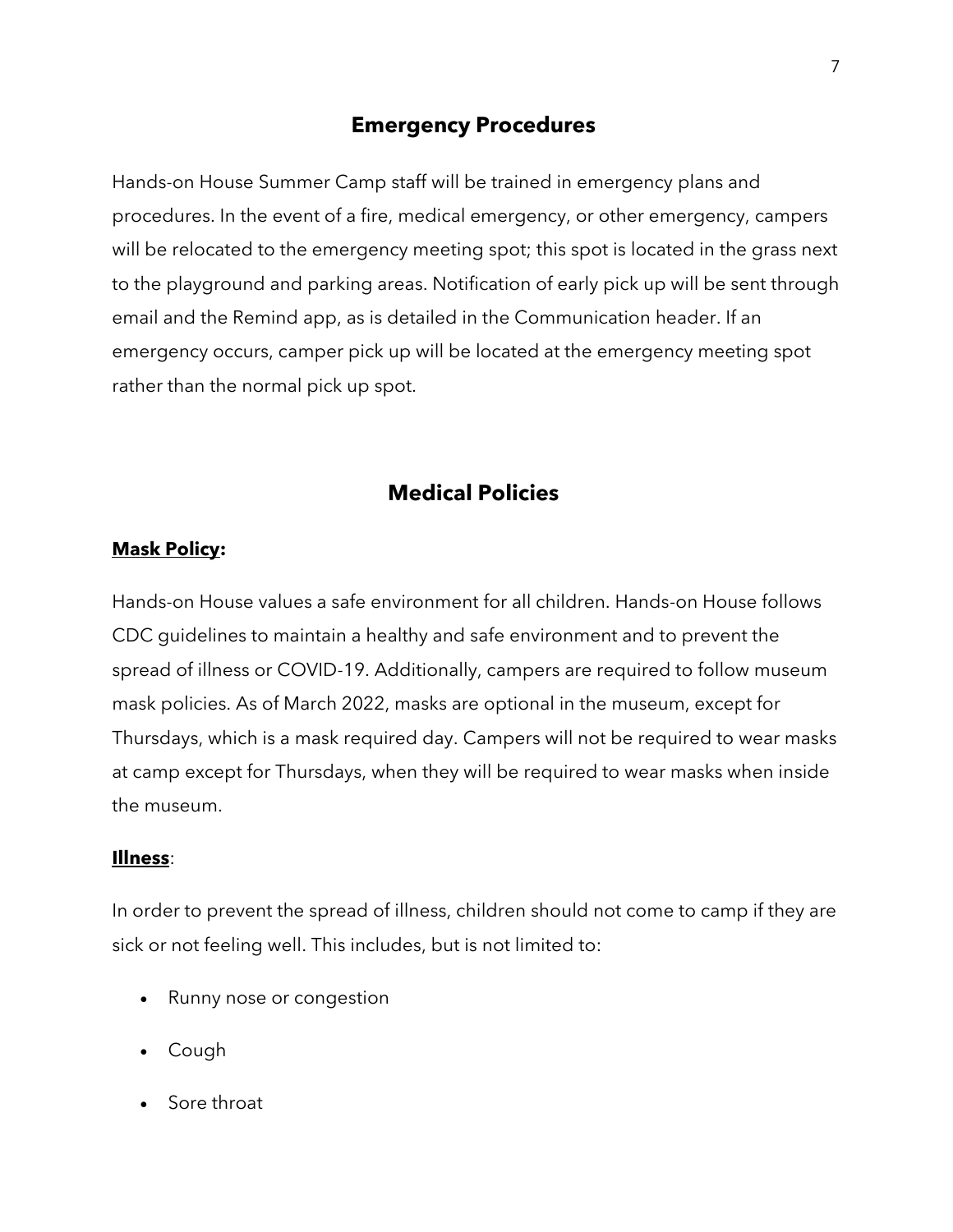- Fever
- Lasting headache
- Nausea
- Strep throat
- Pink eye

If a camper develops any of these symptoms, the camp director will call their parent/guardian to pick them up. Pick-up is expected within 30 minutes of the phone call.

### **First Aid**:

In the event of a minor injury that requires first aid, such as a scrape or cut, first aid will be provided by a staff member. Only staff members with first aid certifications will apply first aid. An injury report will be filled out for all injuries that occur. Upon pick up, parents/guardians will receive an Injury Information Card entailing the type of injury, action taken by camp staff, and a short description of what caused the injury.

#### **Moderate Injuries**:

In the event of moderate, but not life-threatening, injuries, camp staff certified in first aid will assess the situation and apply first aid. The child's parents/guardians will be called and informed of the injury and given an Injury Information Card upon pick up. Moderate injuries include:

- Bee stings
- Head bumps/injuries
- Sprains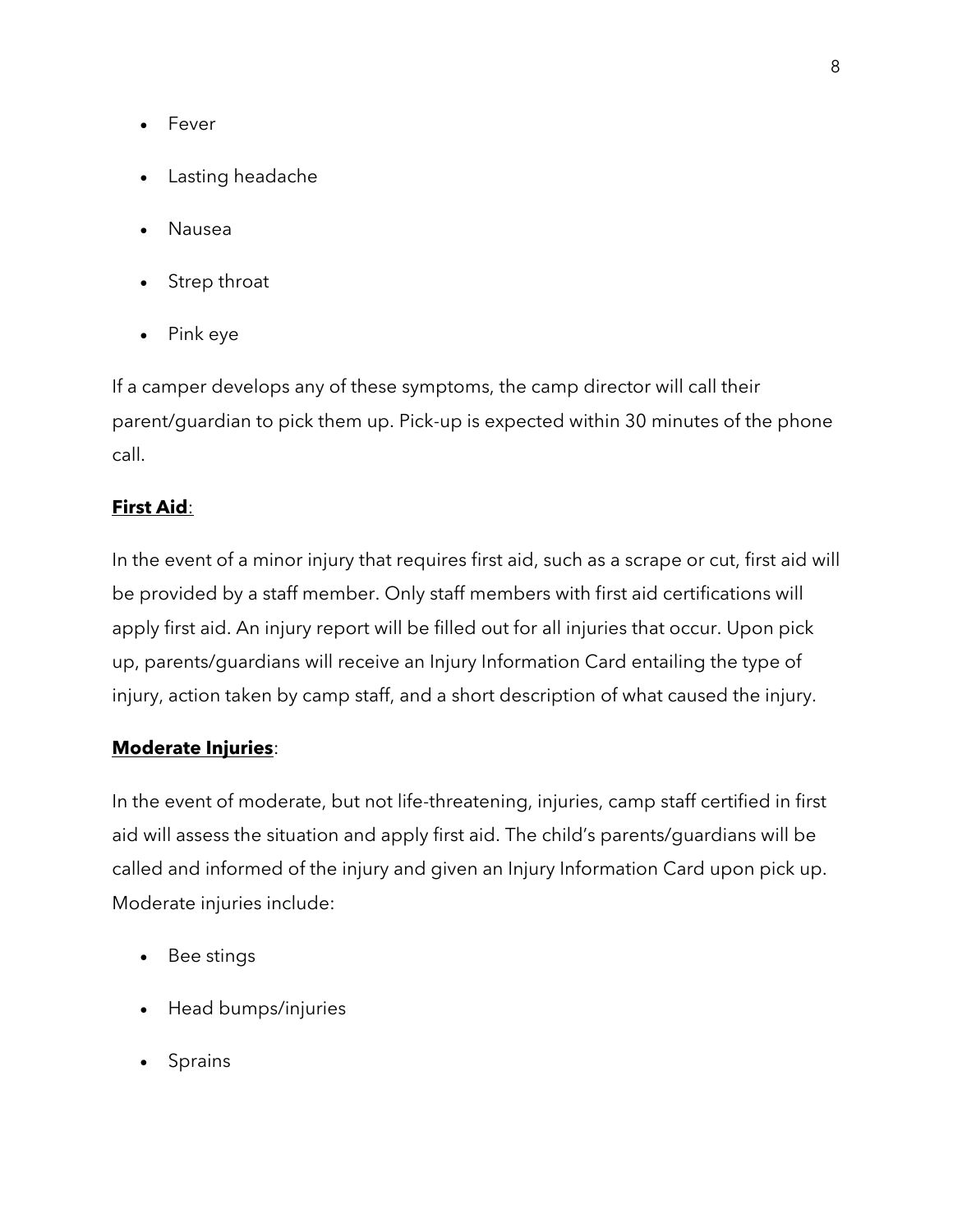- Cuts or scrapes that require more than a band-aid
- Large bruises

#### **Medication**:

Hands-on House Camp Staff will not administer any medication to campers. If campers need medication administered during camp hours, parents should make medical arrangements for themselves or medical personnel to do so. This information should be in the camper's medical forms; parents/guardians should also be in contact with the camp director to ensure proper medical care.

The only exceptions to this are EpiPens and inhalers. For both EpiPens and inhalers, a written action plan for use must be written, given to the camp director, and reviewed by the camp director and the child's parent or guardian. On the first day of camp, the inhaler or EpiPen, along with a copy of the action plan, should be placed in a clear plastic bag labelled with the child's name. The child's parents/guardians should also inform camp staff if the bag should be returned daily or at the end of the week.

#### **Health Information**:

If a child has a health condition that requires specific treatment or staff awareness at camp, the child's parent or guardian should be in contact with the camp director. Hands-on House will make every effort to accommodate the child's needs within its ability. The camp director will call the parent or guardian to talk about specific directions of what the child requires. After the phone call, the camp director will email their understanding of the directions to the parent/guardian to ensure proper understanding of the child's medical needs.

#### **Disability Accommodation**:

Hands-on House values a safe and inclusive environment for all children and will make every effort within its ability to accommodate children with disabilities.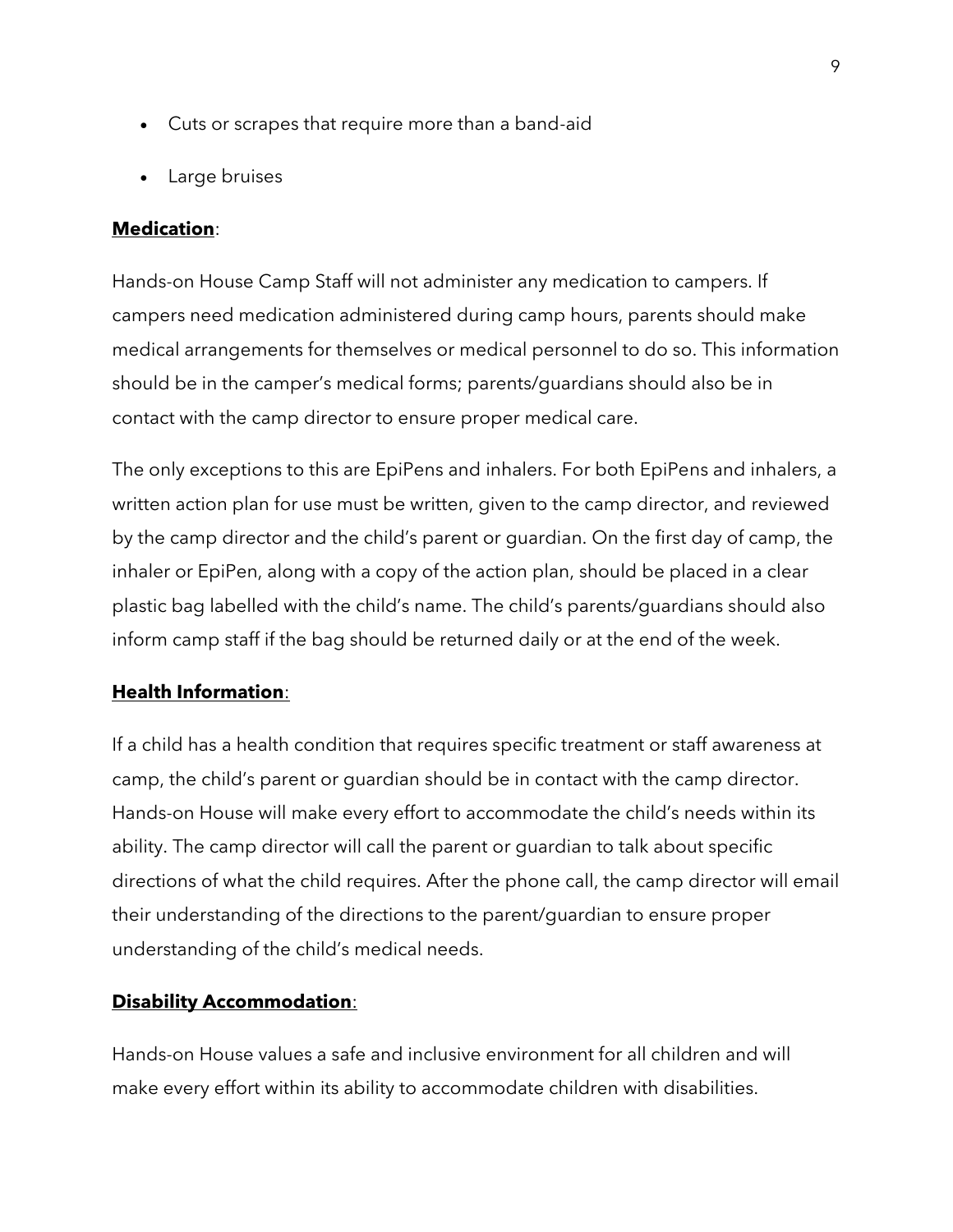Parents/guardians of children with disabilities should be in contact with the camp director to entail any accommodation their child requires to have a successful experience at camp.

# **Behavior Policy**

<span id="page-9-0"></span>Hands-on House values creating a safe, welcoming environment for all children. All campers are expected to treat each other and staff members with respect and kindness. All staff members are expected to set an example for campers in how they treat one another. The following section details expectations for campers and the procedures staff will take if a camper breaks a rule.

# **Camp Rules**:

All campers are required to follow the camp rules. Campers will learn these on the first day of camp and be reminded of them every morning. The camp rules are:

- Be respectful and kind to others
- Follow teacher directions
- Always stay with your group
- Use equipment and materials properly and gently
- Clean up after yourself

#### **Inappropriate Behavior**:

The following behaviors will not be tolerated:

• Bullying (targeted name-calling, teasing, physical aggression, etc.)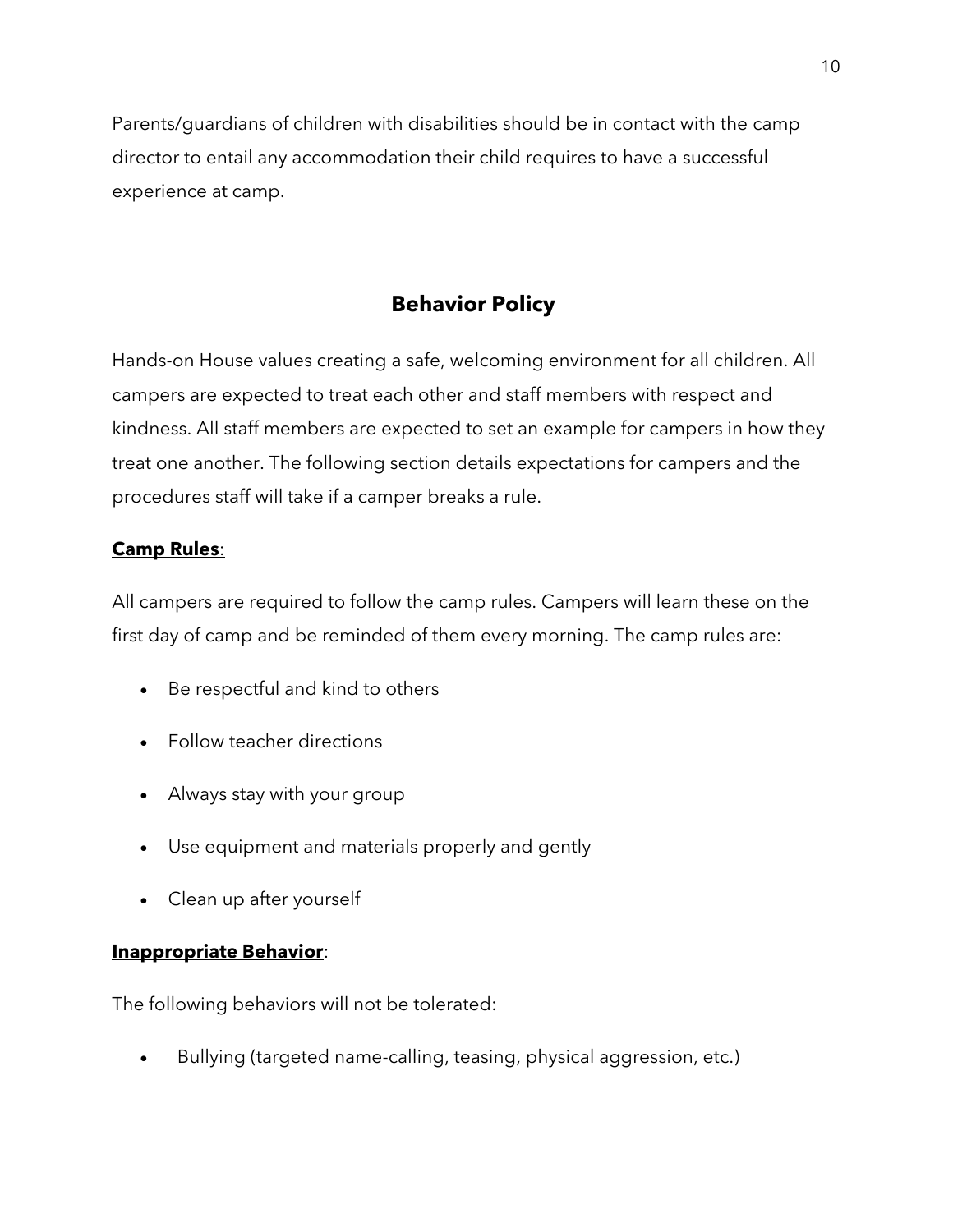- Inappropriate language
- Destruction or alteration of camp property
- Physical play (roughhousing, pushing, hitting, etc.)
- Disrespect towards staff

#### **Behavior Plan**:

If a camper breaks a camp rule or engages in inappropriate behavior outlined above, camp staff will follow the following steps:

- 1. Verbal redirection (up to 3 times)
	- o 1 st time: verbal redirection
	- $\circ$   $\,$  2nd time: verbal redirection with reminder of which rule they are breaking
	- $\circ$   $\,$  3<sup>rd</sup> time: verbal warning with warning of consequence if behavior continues
- 2. Sit out of activity (up to 1 minute for each year of the child's age)
- 3. Talk with the Camp Director about why the behavior is unacceptable
- 4. Phone call home to parents/guardians
- 5. Parents/guardians called to pick up child early

In the event of severe behavior infractions, such as bullying or harm of others, camp staff may skip steps in the behavior plan. The Camp Director and museum Executive Director may remove a camper from camp if severe behavior infractions occur or persist.

#### **Parent Communication**: